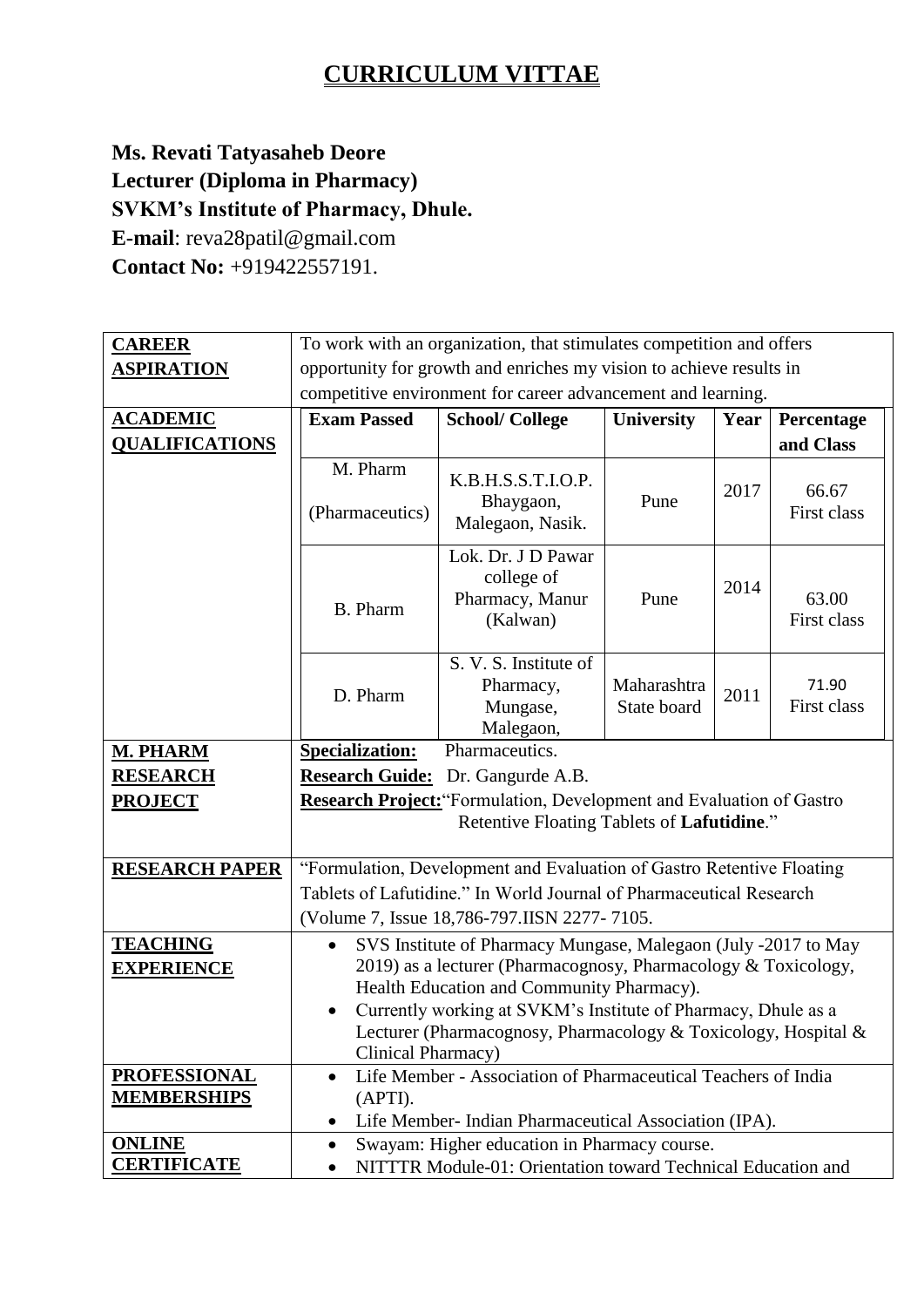| <b>COURSES</b><br><b>COMPLETED</b> | Curriculum Aspects.                                                                                   |  |
|------------------------------------|-------------------------------------------------------------------------------------------------------|--|
| <b>SEMINAR</b>                     | University of Pune sponsored Seminar on "One Day Workshop On<br>$\bullet$                             |  |
| <b>ATTENDED</b>                    | Demonstration of Pharmaceutical Equipments" at K. B. H. College of                                    |  |
|                                    | Pharmacy Malegaon, Dist. Nashik (2011).                                                               |  |
|                                    | University of Pune sponsored Seminar on "CGMP and Regulatory                                          |  |
|                                    | Affairs in Pharmaceutical Industries (IPR)" at Loknete Dr. J. D. Pawar                                |  |
|                                    | College of Pharmacy, Manur, Kalwan, Dist. Nashik (2013).                                              |  |
|                                    | University of Pune Sponsored Seminar on "FORMULATION                                                  |  |
|                                    | ASPECTS OF PHARMACEUTICAL DOSAGE FORMS" at Loknete                                                    |  |
|                                    | Dr. J. D. Pawar College of Pharmacy, Manur, Kalwan, Dist. Nashik                                      |  |
|                                    | (2014).                                                                                               |  |
|                                    | Savitribai Phule Pune University Sponsored Workshop on                                                |  |
|                                    | "EXPERIMENTAL TECHNIQUES IN PHYSICAL PHARMACY"                                                        |  |
|                                    | at Loknete Dr. J. D. Pawar College of Pharmacy, Manur, Kalwan,                                        |  |
|                                    | Dist. Nashik (2014).                                                                                  |  |
|                                    | Savitribai Phule Pune University Sponsored National Level Seminar                                     |  |
|                                    | on "Nanotechnology in Pharmaceutical Science" at Loknete Dr. J. D.                                    |  |
|                                    | Pawar College of Pharmacy, Manur, Kalwan, Dist. Nashik (2015).                                        |  |
|                                    | Savitribai Phule Pune University Sponsored National Level Seminar                                     |  |
|                                    | on "Importance of Natural Ingredients in Pharmaceutical & Cosmetic                                    |  |
|                                    | Product Development" at Loknete Dr. J. D. Pawar College of                                            |  |
|                                    | Pharmacy, Manur, Kalwan, Dist. Nashik (2016).                                                         |  |
|                                    | Savitribai Phule Pune University Sponsored National Level Seminar                                     |  |
|                                    | on "Design of Experiment for formulation and development" at K. B.                                    |  |
|                                    | H. College of Pharmacy Malegaon, Dist. Nashik (2016).                                                 |  |
|                                    | Maharashtra State Board Technical Education Sanctioned "One day                                       |  |
|                                    | Workshop on TECHNICAL ADVANCES IN TABLET                                                              |  |
|                                    | PROCESSING" at Loknete Dr. J. D. Pawar College of Pharmacy,                                           |  |
|                                    | Manur, Kalwan, Dist. Nashik (2019).                                                                   |  |
| <b>KEY SKILLS</b>                  | Familiar with instruments like Single Rotary Compression Machine (Cemach)                             |  |
|                                    | Dissolution Test Apparatus ("ELECTROLAB" DISSOLUTION TESTER-                                          |  |
|                                    | USP, TDT-8L)                                                                                          |  |
|                                    | Disintegration Test Apparatus ("DISINTEGRATION TESTER-USP)<br>UV Spectrophotometer (Lab India-UV3000) |  |
|                                    | Autoclave, Hot Air Oven, Incubator.                                                                   |  |
| <b>INTEREST AREAS</b>              | Sustained Release Drug Delivery Systems.<br>$\bullet$                                                 |  |
|                                    | Natural Polymers.                                                                                     |  |